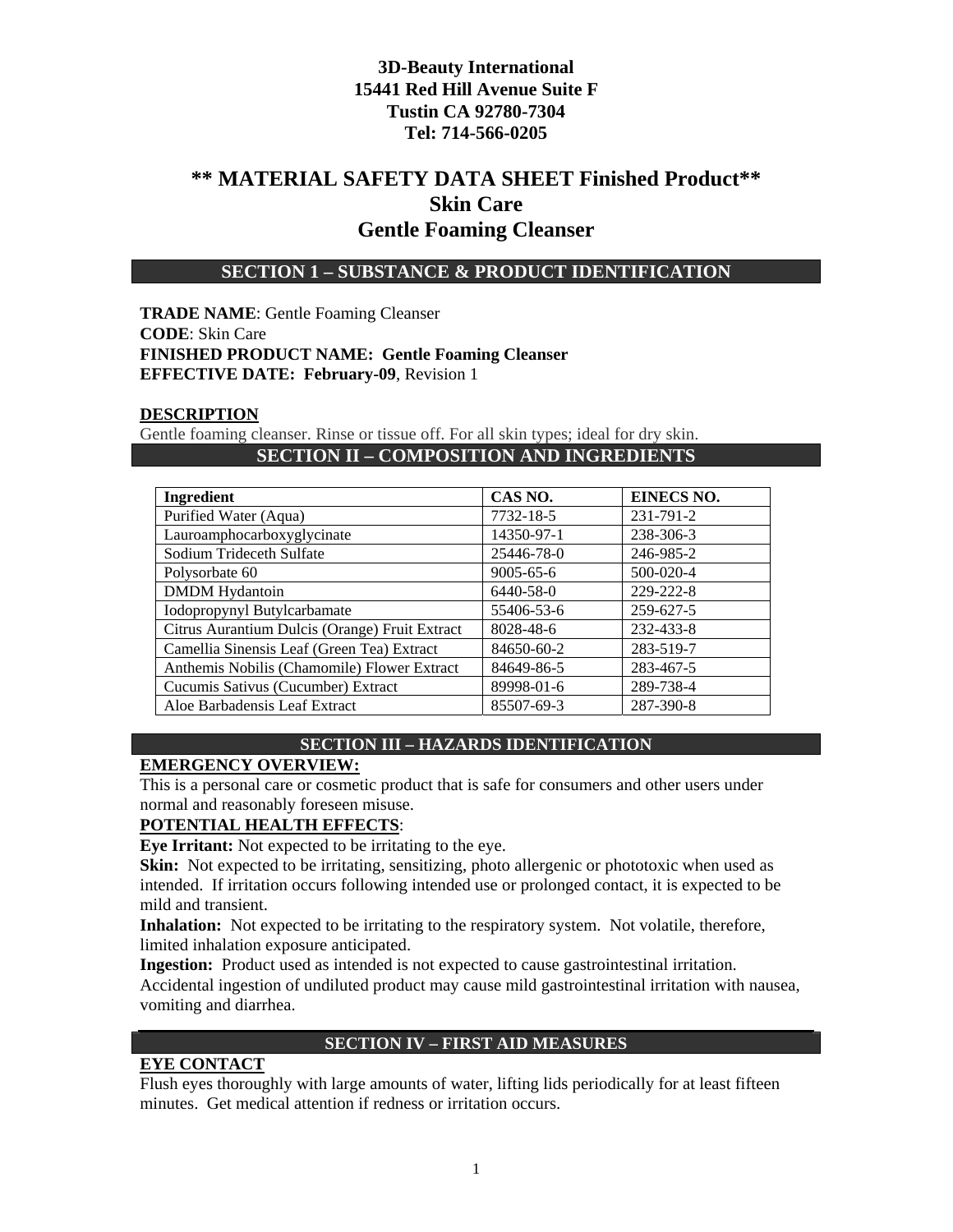# **\*\* MATERIAL SAFETY DATA SHEET Finished Product\*\***

### **SKIN PROBLEM**

Discontinue use of product. Apply cold compresses to affected areas to relieve any discomfort. If discomfort persists, contact a physician.

#### **INHALATION**

If respiratory irritation occurs, remove individual to fresh air. Get medical attention if breathing is difficult or lung irritation is present.

#### **INGESTION**

Accidental ingestion of product may necessitate medical attention. In case of accidental ingestion, dilute with fluids (water or milk) and treat symptomatically. Do no give anything by mouth to an unconscious person. **Do not induce vomiting.** Get immediate medical attention. Note: After first aid treatment, the caller should be advised that 1) a hospital emergency room or family physician should be consulted if anything unusual occurs or appears necessary in the judgment of the caller, and 2) that the subsequent management of the accident should be dictated by any persistent symptoms and under the direction of the physician.

# **SECTION V – FIRE FIGHTING MEASURES**

## **FLAMMABILITY DATA**

Flash Point & Method: N/A

### **FLAMMABLE LIMITS LEL IN AIR % BY VOLUME LOWER**: N/A

**UEL**: N/A

### **Extinguishing Media**

Material is not combustible. Use extinguishing agents that are suitable to the surrounding fire. Carbon dioxide, dry chemical or alcohol resistant foam recommended.

#### **Special Fire-Fighting Procedures**

NIOSH-approved Self-Contained Breathing Apparatus (SCBA) and full protective clothing/equipment recommended. Use a fog nozzle or foam to cool or extinguish fire.

### **Unusual Fire and Explosion Hazards**

Material is not combustible. Fire or excessive heat may produce hazardous decomposition of product.

## **SECTION VI - ACCIDENTAL RELEASE MEASURES**

### **Procedures for Spill/Leak Clean-Up**

Wipe up spilled product and use a mild detergent solution to remove product residue.

## **SECTION VII - HANDLING AND STORAGE**

#### **Precautions for Safe Handling**

Store in cool dry area.

**Conditions for Safe Storage**

Keep away from heat or open flame.

#### **Other Recommendations**

None

#### **SECTION VIII - HEALTH HUMAN DATA**

Please note that there has been no evidence of the health effects listed for this product, nor would it anticipate the occurrence of these health effects when the product is used under normal conditions.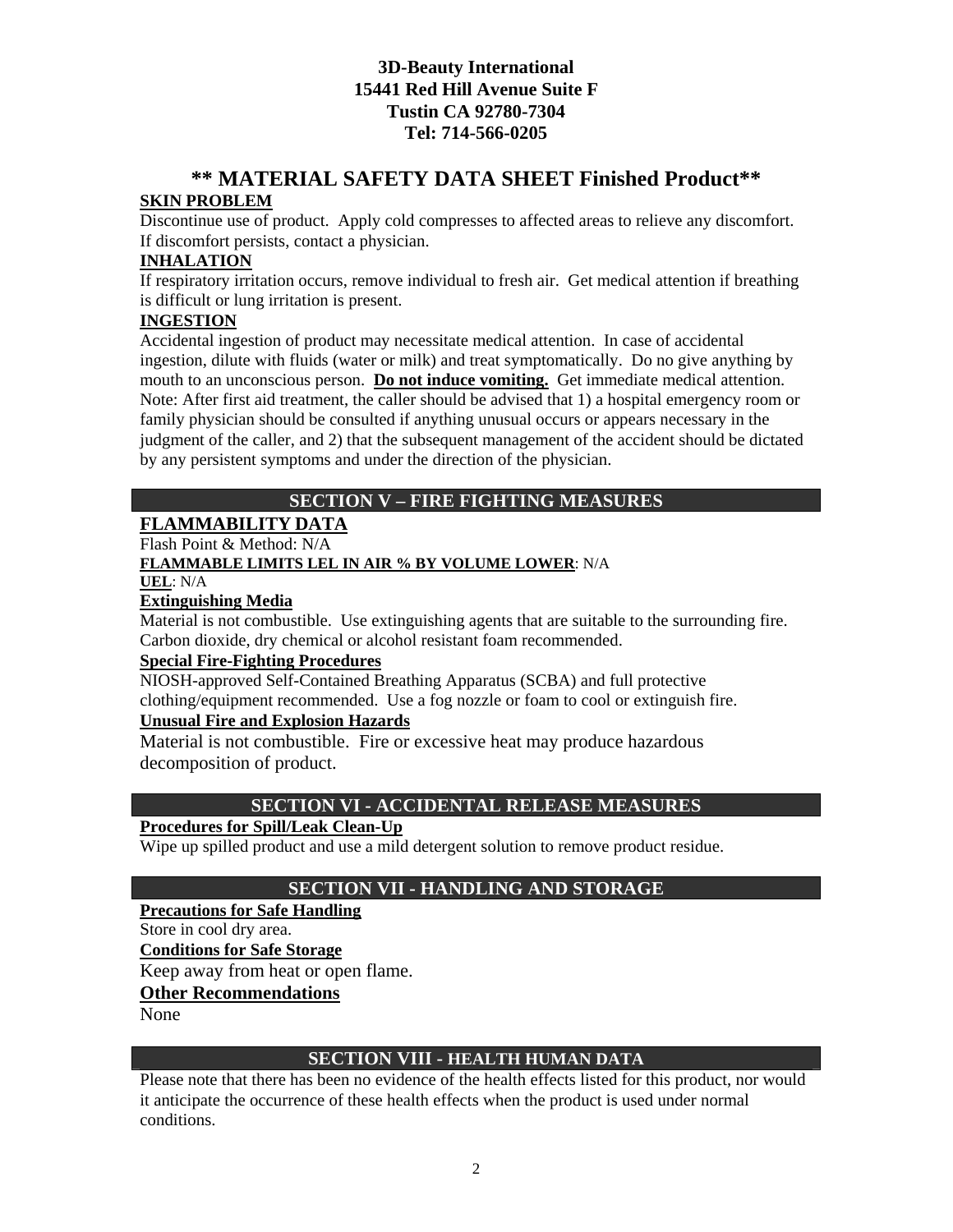# **\*\* MATERIAL SAFETY DATA SHEET Finished Product\*\***

## **SECTION IX - EXPOSURE CONTROLS/PERSONAL PROTECTION**

**To safe guard the purity of the product and applicator: 1) Always handle and apply in a careful and sanitary manner; 2) Do not share with others; 3) Do not add anything to the product; 4) Cap tightly after use to help prevent moisture entering product and maximize product shelf life; 6) If changes in product occurs; such as appearance and product strength, discontinue use.** 

## **SECTION X - PHYSICAL AND CHEMCIAL PROPERTIES**

**PHYSICAL APPEARANCE**: Clear Liquid **COLOR**: According to specification **ODOR**: No Odor **PHYSICAL STATE**: Liquid **VAPOR PRESSURE**: Not applicable **SPECIFIC GRAVITY**: Not applicable **SOLUBILITY IN WATER**: Soluble in water **BOILING POINT**: Not applicable **MELTING POINT**: Not applicable **REACTIVITY IN WATER**: Not reactive

## **SECTION XI - STABILITY AND REACTIVITY**

#### **GENERAL:**

This product is a stable compound and hazardous polymerization will not occur. **CONDITIONS TO AVOID:**

Keeping container open and absorbing humidity.

#### **INCOMPATIBILITY**:

Metals

#### **OTHER RECOMMENDATIONS:**

None

## **SECTION XII - TOXICOLOGICAL INFORMATION**

## **GENERAL:**

Based upon industry-wide experience over many years of manufacturing and published toxicological studies, this is a personal care or cosmetic product that is safe for consumers and other users under normal and reasonable foreseen use.

## **SECTION XIII- ECOLOGICAL INFORMATION**

The product ingredients are expected to be safe for the environment at concentrations predicted under normal product use and geographic (spatial) dispersion (distribution). Packaging components are compatible with conventional solid waste management practices.

## **SECTION XIV - DISPOSAL CONSIDERATIONS**

**General**

Follow applicable local, state, and federal regulations.